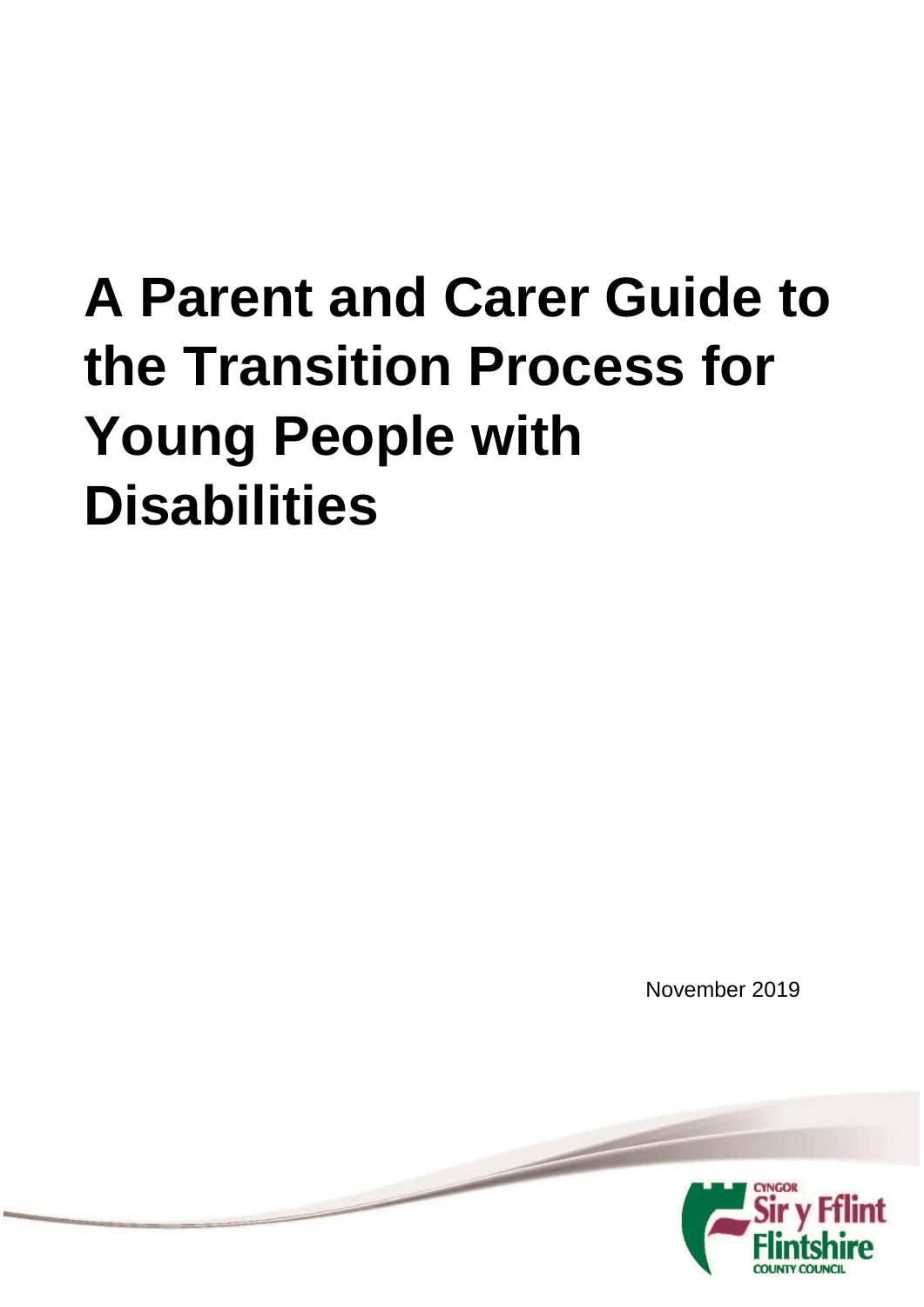# **1. Introduction**

#### **This guide has been written for parents and carers of children and young people with a Statement of Special Educational Needs in Flintshire.**

We hope the information will help to enable you to find the information needed to support your family through transition from services provided by Social Services for Children to those from Social Services for Adults if you are being supported by the CIDS/Transition Team.

The Social Services and Well-being Act (Wales) 2014 aims to give those receiving support a louder voice and more control in the care and support they receive. Over the next few years, there will be a number of changes to bring the Transition process in line with the Act and to put the person at the centre of the process.

Whilst these changes are taking place, we will continue to listen to the young person throughout the transition process to help them, wherever possible, achieve their dreams.

Each young person is an individual, and there is no 'one-size-fits-all' approach to transition, but it is hoped that this guide will help to answer some of the questions you may have, and give you some suggestions on where you can find out more information.

This booklet will cover the following:

- What is Transition for young people?
- The Transition Team
- Planning for Transition
- What to expect during Transition
- Becoming an Adult
- Future changes to Transition
- Useful contacts and resources

# **2. What is Transition for Young People?**

Transition is a time of change. We all go through transitional stages in our lives, whether it be from primary school to secondary school or moving house.

For young people with Disabilities, Transition is a time where it may mean they:

- Leave school
- Go to college or university
- Move in to independent living
- Move in to Social Services for Adult Services

Changes in life can be a stressful time for anyone. There are lots of decisions to make and some may be difficult for both you and the young person you support. However, it can be a really exciting time, where the young person may be able to move towards goals they want to achieve.

You may first be asked about Transition at a really early stage when the young person enters Year 8. It may be difficult to think Transition at this point, but by agreeing to the Transition Team's support, the service will be able to plan ahead.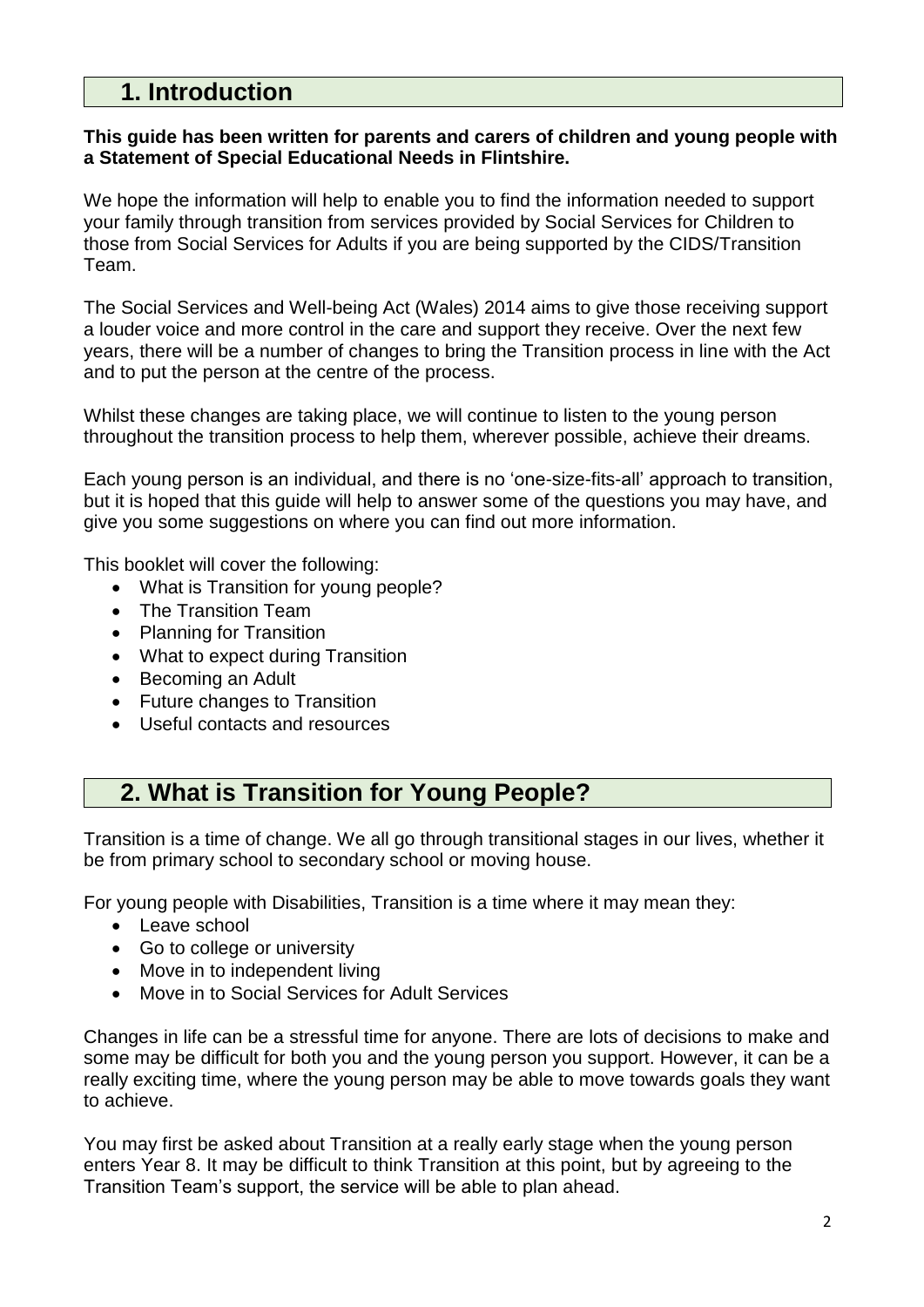# **3. The CIDS/Transition Team**

# **Mission Statement**

**To support a seamless pathway in to adulthood for children and young people with disabilities, promoting their right to have their voice heard every step of the way.**

Recently, the Children's Integrated Disability Service (CIDS) and the Transition Team have merged. The CIDS/Transition Team aim to provide support for young people aged 0-25 who have a physical disability, sensory impairment or a learning disability to:

- Promote independence
- College/ training support
- Community based social activities and transport training
- Work experience directed towards possible jobs in the future.

The service focuses on a seamless and smooth transition to Social Services for Adults with the help of the young person, their carers/family and partner agencies. The team use person-centred approaches to ensure that the young person's goals and hopes are reached where possible, that the young person in valued, can make informed choices and supported to learn everyday skills.

The CIDS/Transition Team sits within Social Services for Adults, but works closely with Social Services for Children in areas like safeguarding.



# **4. Eligibility for Support**

Under the new Social Services and Wellbeing Act (Wales) 2014, a person may be eligible for services if an assessment establishes that overcoming barriers to achieving their personal outcomes requires the local authority to prepare and ensure the delivery of a care and support plan, or a support plan for carers.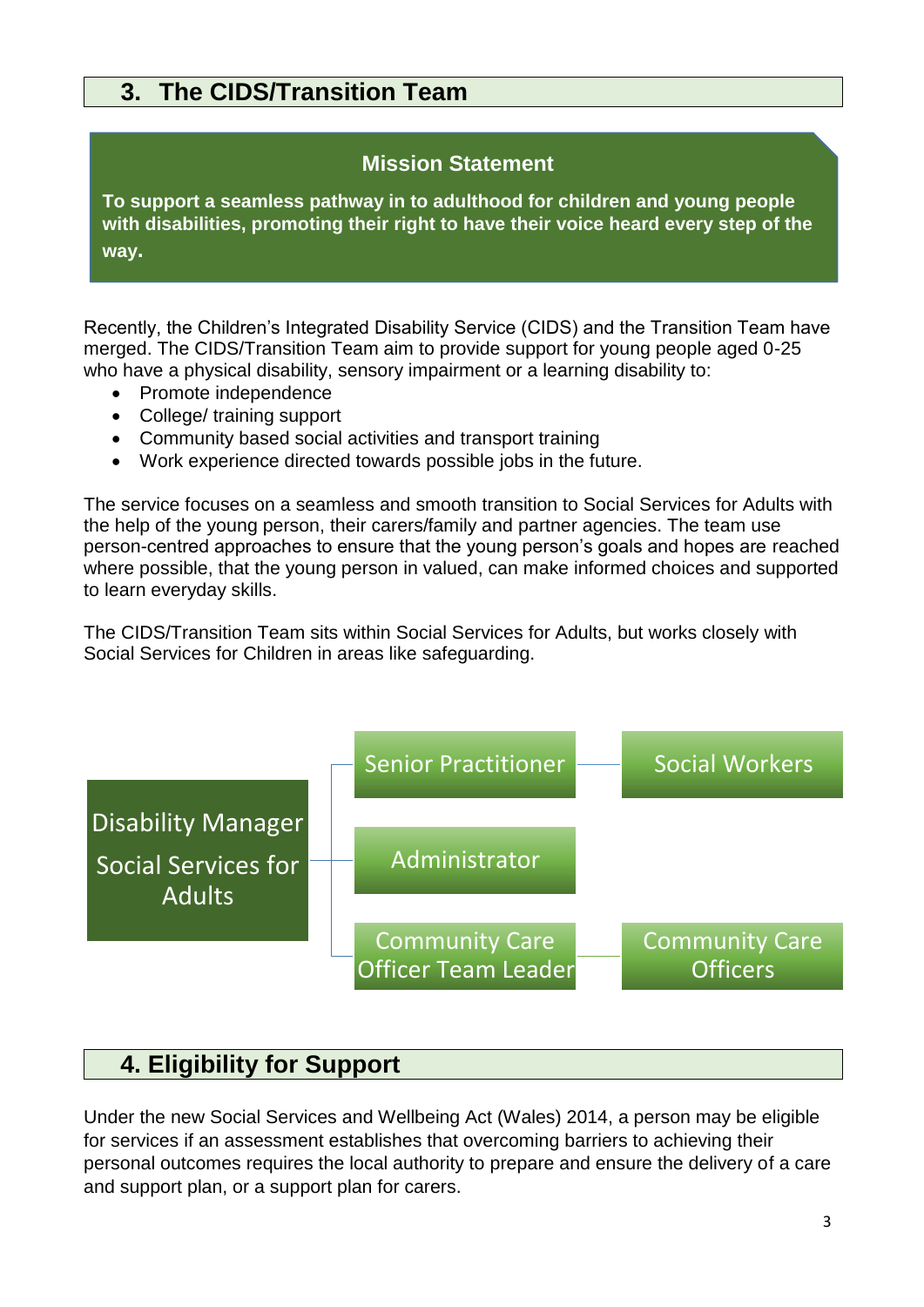The assessment will look at 5 things:

- 1. the person's circumstances
- 2. their personal outcomes
- 3. barriers to achieving those outcomes
- 4. risks to the person or to other persons if those outcomes are not achieved
- 5. the person's strengths and capabilities

# **5. Planning for Transition**

During the process of transitioning from Social Services for Children to Social Services for Adults, there will be lots of meetings to attend. These meetings are to help the young person, with your support, make some choices about what they want for their future.

The early meetings will focus on providing information to you and the young person, and finding out about what the young person likes and dislikes. As transition approaches there may be more decisions to make and more information about the options available.

#### **Tips for talking about transition**

**Parents** 

• try not to assume what your child wants from the future – ask them what's important to them

- get information about all the options in advance of meetings, for example education and support for living independently
- before meetings, encourage your child to make a list of the items they would like to discuss
- ask your child how they want you to support them in meetings
- encourage your child to do the talking if they feel able to

• in meetings, prompt rather than take over. If you think your child's questions haven't been answered, ask them if they would like to go back to any issue to discuss more.

**Source**: *Preparing for adult life and transition. Information for families* Contact a Family (2008)

Here are some questions the young person may want to think about:

- Who do I want to help me?
- How can I be more independent?
- How can I tell people what I want?
- What would I like to be doing in the future?
- Have I got health needs I need to think about?
- What money will I have and who can help me sort it out?
- Where do I want to live?

You may wish to work with the young person you support to fill in a 'one-page profile' (Appendix 1). The profile helps those who will be working with the young person understand what is important to them and how best to work with them.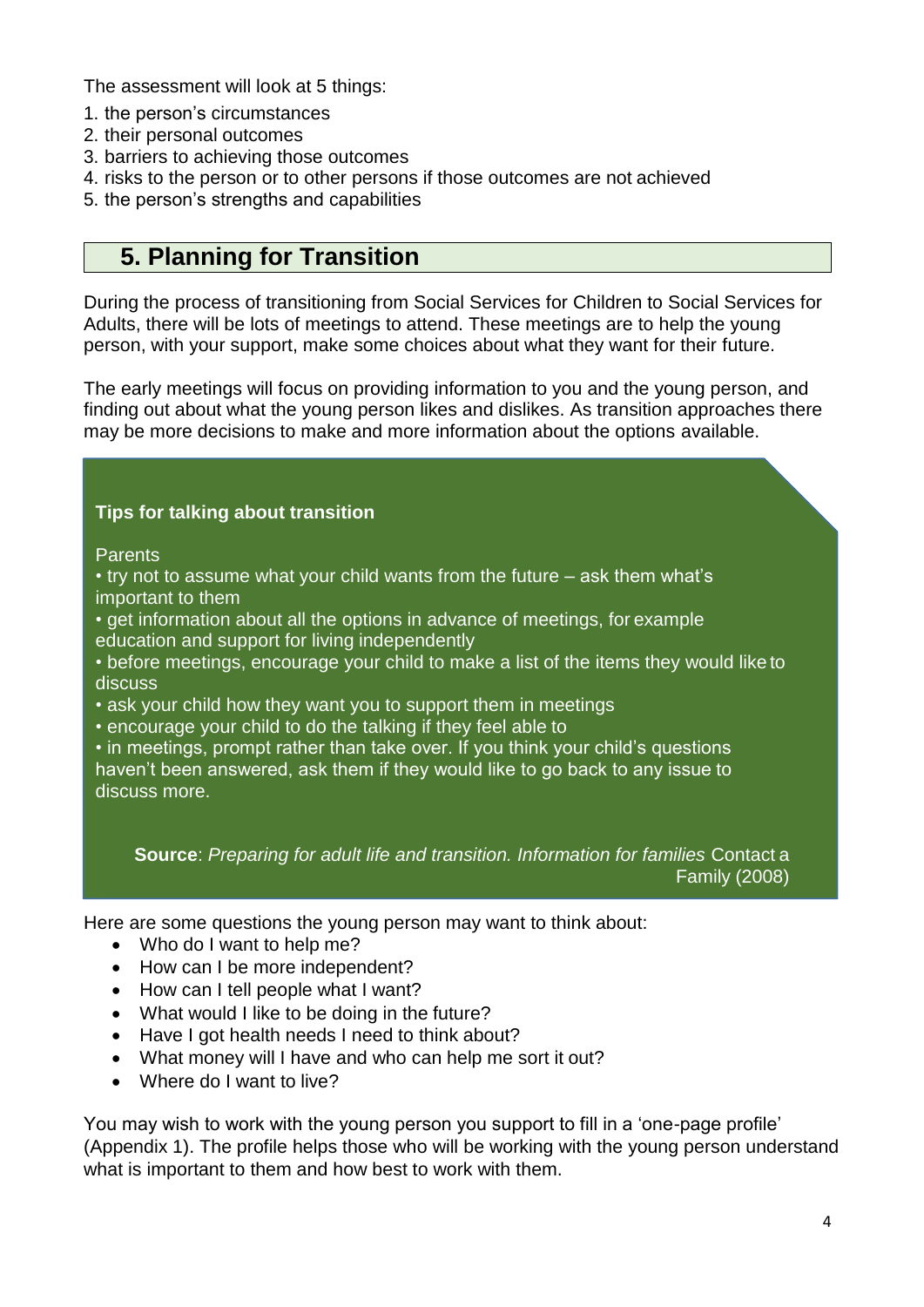# **6. What to Expect During Transition**

## **Although each journey through Transition is different for each individual young person, there are some key milestones along the path.**

| Age       | Year            |                                                                                                                                                                                                                                                                                                                                                                                                                                                                                                                                                                                                                                                                                                                                                                                                                                                                                   |
|-----------|-----------------|-----------------------------------------------------------------------------------------------------------------------------------------------------------------------------------------------------------------------------------------------------------------------------------------------------------------------------------------------------------------------------------------------------------------------------------------------------------------------------------------------------------------------------------------------------------------------------------------------------------------------------------------------------------------------------------------------------------------------------------------------------------------------------------------------------------------------------------------------------------------------------------|
| $13 - 14$ | 9               | Your school will arrange the Year 9 Annual Review where the young<br>person can begin to think about what they may want to do when they<br>leave school and in the future. This may seem like a long time away, but<br>it's important to begin to plan for transition early.                                                                                                                                                                                                                                                                                                                                                                                                                                                                                                                                                                                                      |
|           |                 | Agencies who have been involved with your family will be invited along<br>to the meeting, including staff from the school, Careers Wales, your<br>Transition Key Worker from the Children's Disability Team and people<br>from Health services if the young person has any health needs. You<br>may choose other people to attend too, like an Advocate.                                                                                                                                                                                                                                                                                                                                                                                                                                                                                                                          |
|           |                 | Careers Wales will write a 'Career Plan'. This will look at what the young<br>person may wish to do in the future. If the young person has a learning<br>disability and is to go to residential college, a Learning Disability Advisor<br>will also begin to work with you.                                                                                                                                                                                                                                                                                                                                                                                                                                                                                                                                                                                                       |
|           |                 | The CIDS/Transition Team will also be developing a 'Care and Support<br>Plan' which will be reviewed every 6 months with you and the young<br>person. This plan will include more information about what the young<br>person likes and dislikes.                                                                                                                                                                                                                                                                                                                                                                                                                                                                                                                                                                                                                                  |
| $14 - 15$ | 10 <sup>1</sup> | An Annual Review will take place through the school each year to keep<br>the plans up to date. It's OK if the plan changes.                                                                                                                                                                                                                                                                                                                                                                                                                                                                                                                                                                                                                                                                                                                                                       |
| $15 - 16$ | 11              | An Annual Review will take place through the school each year to keep<br>the plans up to date.<br>If the young person is going on to college or work based learning,<br>Careers Wales will prepare a 'Learning and Skills Plan'. This will be<br>shared with the college or work opportunity with permission of the young<br>person. It will help the college or work place understand what support is<br>needed for the young person. These will be prepared by the end of May.<br>The Learning and Skills Plan will be reviewed by October half-term by<br>linking in with the young person to see if the plan is working.<br>At 16, the young person may apply for Direct Payments for themselves.<br>Before this age, parents can apply. Direct Payments give you more<br>control and choice over who you can buy services from, instead of<br>getting them from the Council. |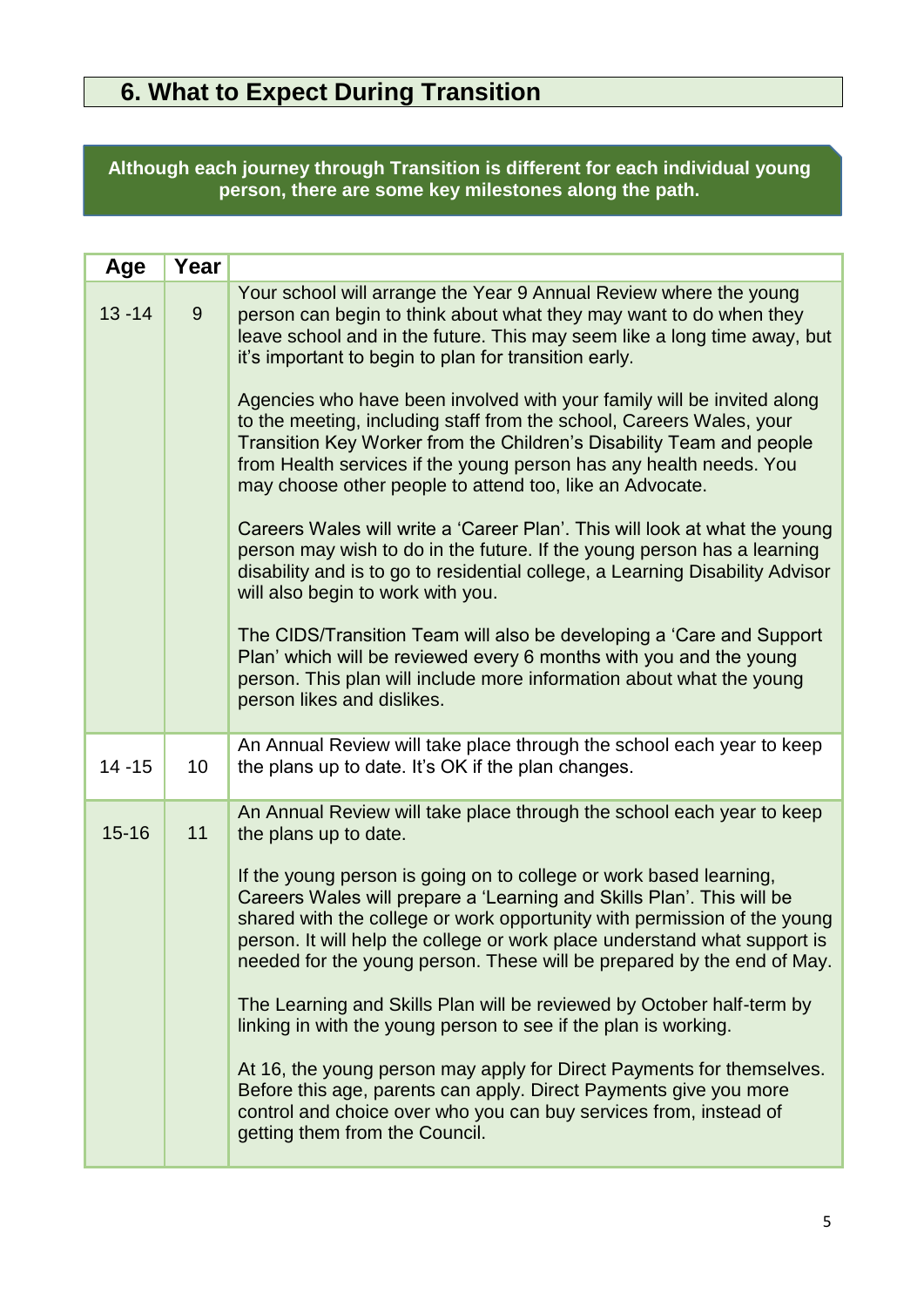|           |    | The young person may be eligible to receive Education Maintenance<br>Allowance (EMA). EMA is means tested.                                                                                                                                                                                   |
|-----------|----|----------------------------------------------------------------------------------------------------------------------------------------------------------------------------------------------------------------------------------------------------------------------------------------------|
| $16 - 17$ | 12 | An Annual Review will take place through the school each year to keep<br>the plans up to date.<br>Your school will find out what the young person is interested in and find                                                                                                                  |
|           |    | a work experience placement. Speak to your school to find out more.<br>The school will also support the young person with transport training to<br>help them feel more confident on public transport, and with applying for<br>a bus pass.                                                   |
|           |    | The young person may also be eligible for Personal Independence<br>Payments (PIP).                                                                                                                                                                                                           |
| $17 - 18$ | 13 | An Annual Review will take place through the school each year to keep<br>the plans up to date. Other staff from Adults Health Services may begin<br>to link in with the meetings if appropriate.                                                                                             |
|           |    | The young person is eligible to vote at 18.                                                                                                                                                                                                                                                  |
|           |    | If the young person is known to children's health services, then adults'<br>health services may link in here too. Speak to your health professionals<br>about how the support provided to the young person could change as<br>they grow older.                                               |
|           |    | If the young person is going on to University or other Higher or Further<br>Education settings, their Learning and Skills plan will be shared here<br>too, with permission from the young person. Careers Wales would<br>continue to be involved in the Annual Review and Career Plans.      |
| 18-19     |    | Anyone over the age of 18 has access to the 'Information Skills<br>Gateway' at Careers Wales. This helps people to improve their<br>qualifications and skills.                                                                                                                               |
|           |    | The young person may also be able to access Job Coaches through the<br>CIDS/Transition Team. The Job Coaches can support a young person in<br>their volunteering of employment until they feel confident enough to go<br>on their own. Speak to your Key Worker about the options available. |
|           |    | An assessment will take place to determine the best services for the<br>young person as they move forward in to adulthood.                                                                                                                                                                   |

An Advocate is someone who helps a person communicate their wishes and feelings if there is a barrier to them doing so themselves. Advocates can be family or another appropriate person, for as long as they are representing the wishes of the individual. Independent Professional Advocates can also be appointed who are independent of the family and any organisations involved.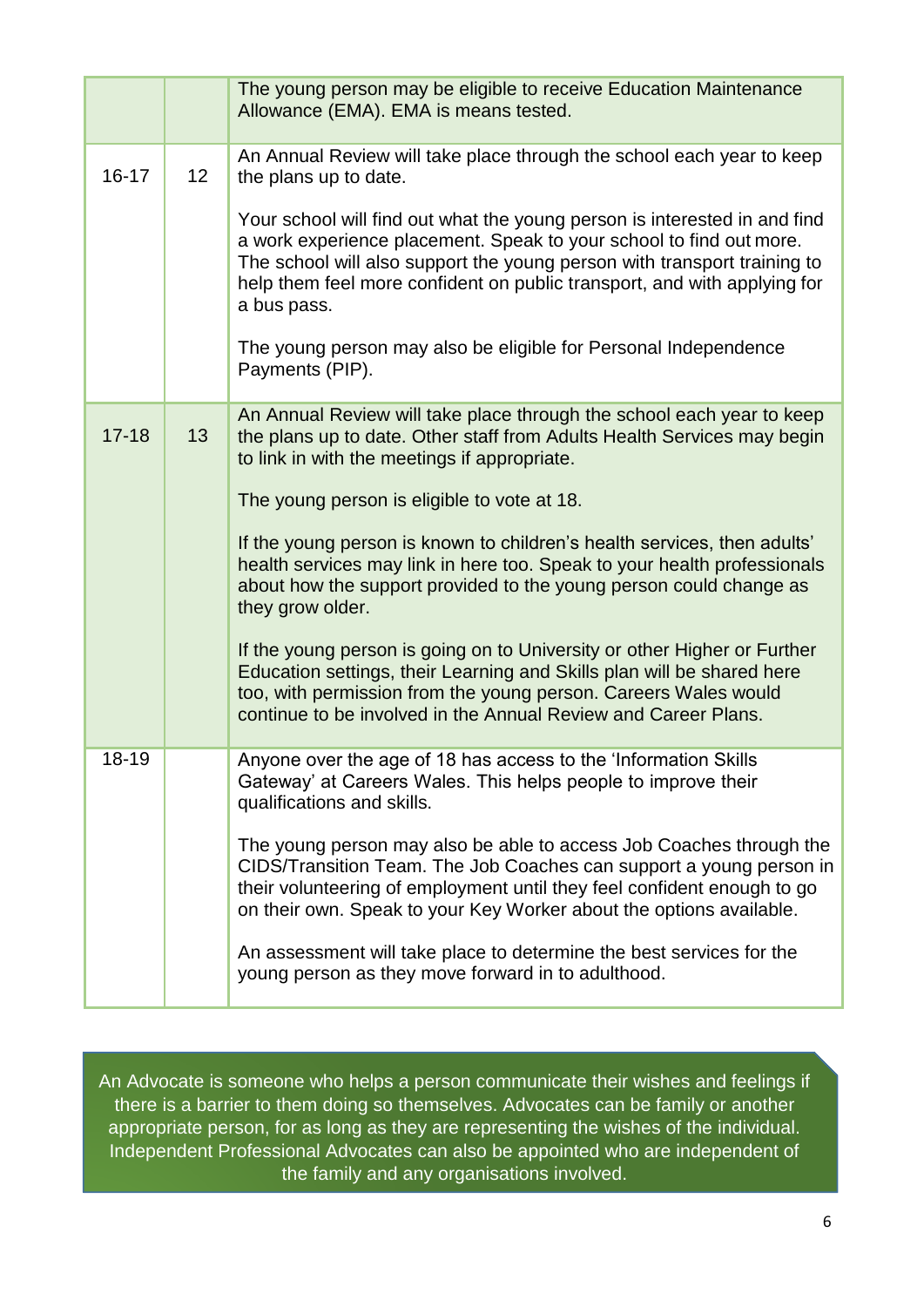# **7. Becoming and Adult**

#### **Education**

When thinking about moving on to college, Careers Wales will work with the young person to look at what options available to them. The Local Authority will always look at what opportunities are available locally before considering sending young people on to Residential Colleges. Through this approach the young person will be able to make lifelong friends and networks in their local community and learn to adapt to any local changes as they happen gradually.

In Flintshire, Coleg Cambria provides a wide range of support for young people with disabilities. They have produced 'A guide to support and services for students with a disability' which gives more information on what is available at the college. You can also explore their website at [www.cambria.ac.uk](http://www.cambria.ac.uk/)

There are also residential settings in the local area. Young people may wish to attend a residential college if their needs cannot be met locally. It is important however, to discuss this early in the transition process to ensure that this is the best option for the young person and that funding for the placement can be secured from Welsh Government.

#### **Top Tips**

Visit your local college to find out what support is available to the young person.

Speak to others about the course the young person would like to go on. Think about the workload, the pace of the course and whether you feel the young person may get the most out of it and be able to use what they have learnt in the future.

## **Work and Training**

Careers Wales provide careers advice and guidance for people of all ages. They can be contacted through your school, Key Worker or by contacting them directly on 0800 028 48 44.

Careers Wales have produced a booklet 'Planning Ahead – A guide for parents and carers'. This booklet introduces you to the services that Careers Wales offer to young people with special educational needs. For a copy of this booklet, contact Careers Wales or your Key Worker.

Your school or college will also provide work experience for young people as taster sessions or linked to something they are interested in. Your school or college will be able to tell you more.

Flintshire County Council also provide a number of work opportunities the young person may feel they would like to get involved in. More about these opportunities can be found in the booklet 'About things to do in the day – For adults with learning disabilities and their family carers'. See [www.flintshire.gov.uk/careinfo](http://www.flintshire.gov.uk/careinfo)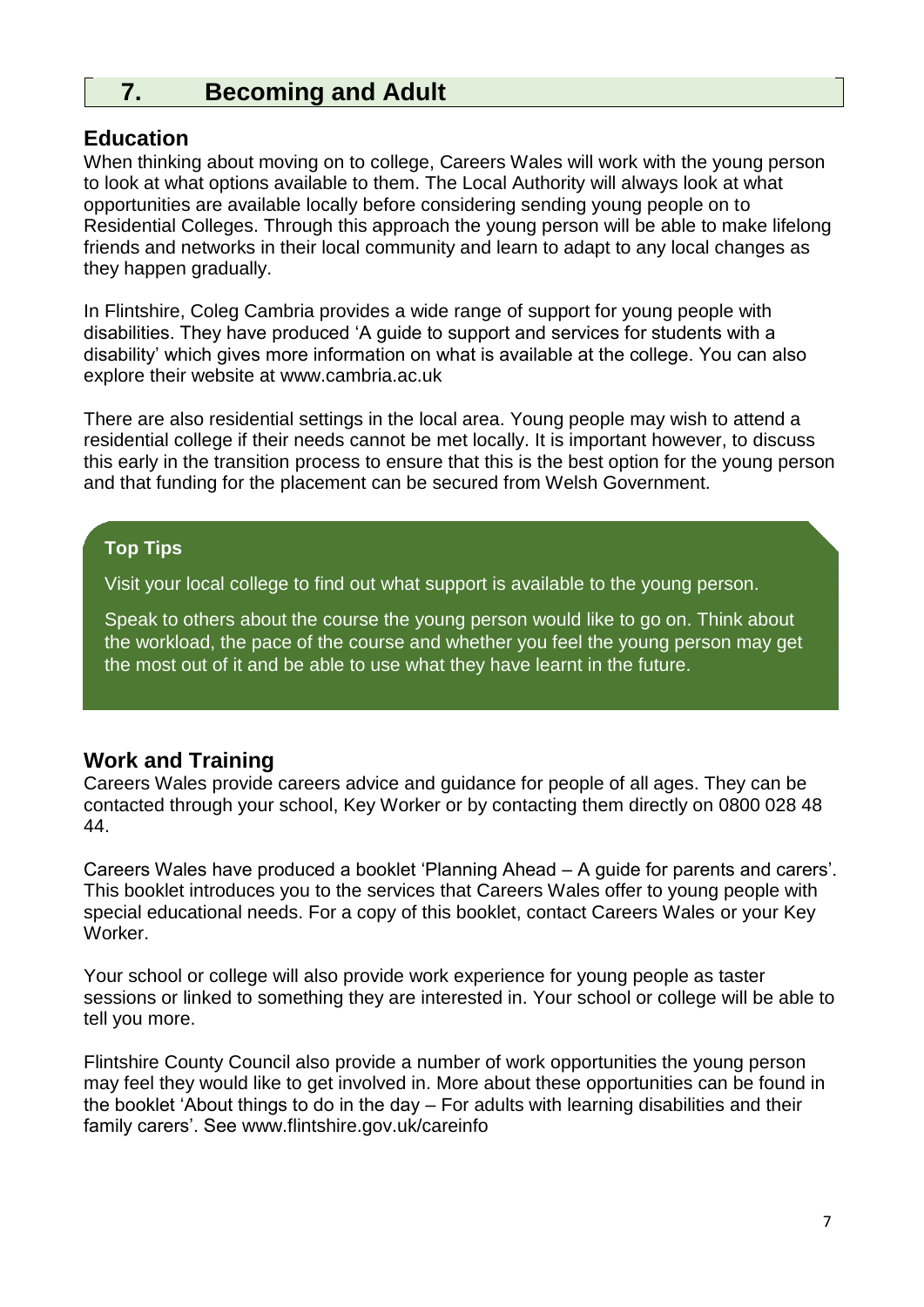## **Health and Well-being**

It's really important to stay healthy and well, so encouraging the young person to think about what they need to keep themselves healthy is really important. It may be useful to think about any medical needs that need to be considered when making plans for the future.

## **DEWIS Cymru**

DEWIS Cymru is the place for information about well-being in Wales and has information that can help you think about what matters to you, along with information about local organisations and services that can help. <https://www.dewis.wales/>

## **Living Independently**

Your school, the Transition Team and others will be working with the young person and their family to promote independent living skills.

Your school will also be helping the young person with 'transport training' to help them feel more confident with public transport. The Orange Wallet Transport Scheme is also available in Flintshire. It is intended to help people, especially those on the Autistic Spectrum, to cope more easily with public transport. You can ask your Key worker for more information.

## **Leisure Time**

The Family Information Service Flintshire have a database of different organisations and group in Flintshire and will help in finding what is available in Flintshire for the young person to access. Tel: 01352 703500 [www.fisflintshire.co.uk](http://www.fisflintshire.co.uk/)

#### **Money and Benefits**

As a young person in to adulthood, there may changes for the benefits they receive. There may be some charges for some of the care and support you receive, and the way the benefits are received may also change.

There are different benefits available, but access to these may depend on the young person's disability and other criteria.

Personal Independence Payment (PIP) started to replace the Disability Living Allowance (DLA) in 2013. The payments help towards some costs people with disabilities may face, such as paying for support around the home. PIP is a non-meanstested, non-taxable benefit, unaffected by employment status, which people can spend in a way to best meet their needs. PIP can be claimed from 16+. The amount of funding depends on how the condition affects the individual, not the condition itself.

You may wish to help the young person set up a bank account if they don't already have one.

For more information about PIP, please go to [www.gov.uk/pip/overview](http://www.gov.uk/pip/overview)

At 16, the young person may be able to apply for Direct Payments for themselves. Before this age, parents may apply. If you are eligible for help to meet your care needs, Flintshire County Council can give you the money instead of a service. You can spend the money on getting the support you need. This is known as a Direct Payment. You can use your Direct Payment to arrange support that is right for you and your lifestyle. [www.flintshire.gov.uk/directpayments](http://www.flintshire.gov.uk/directpayments)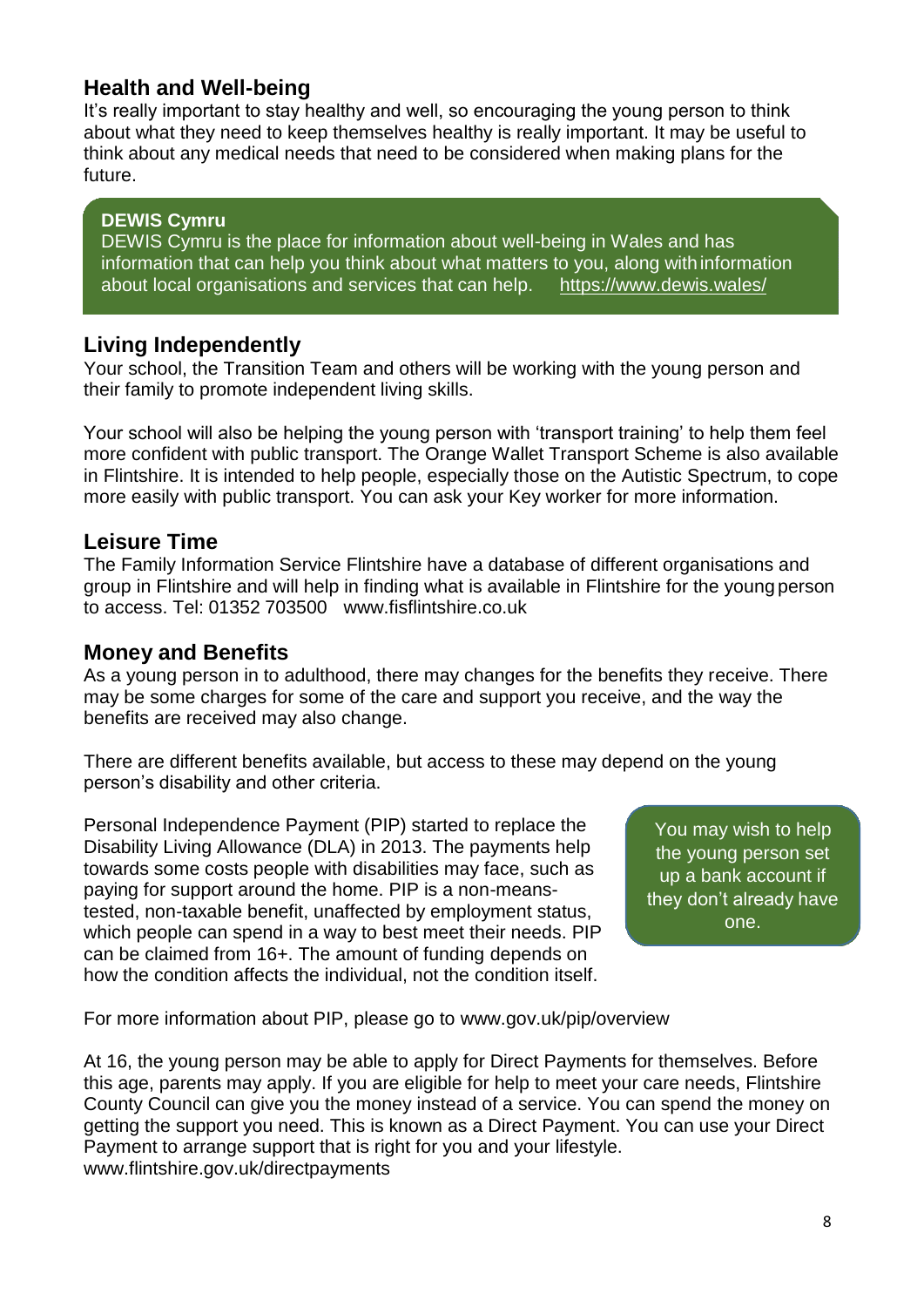There is more information on financial help for people with Learning Disabilities on the Direct.gov website and the Careers Wales Website.

For more information, speak to your Key Worker or you could access the Local Citizen's Advice Bureau (CAB)

## **8. Being a Carer**

Transition may mean changes for you as well as the young person. When they become 18 the law says the person you care for is an adult.

- This means they have different rights
- They can make their own decisions about their life, money and where they want to live
- Benefits can be paid to them directly.
- They can vote

Under the Social Services and Wellbeing (Wales) Act 2014, you are entitled to a Carers Assessment. Carers under the age of 18 are also entitled to a Young Carers Assessment from Social Services. Speak to your Key Worker to find out more or you can contact North East Wales Carers Information Service (NEWCIS). [www.newcis.org.uk](http://www.newcis.org.uk/)

# **9. Future Changes to Transition**

The Welsh Government are reforming the system for supporting children and young people with additional learning needs (ALN) in Wales.

The transformed system will:

- $\circ$  ensure that all learners with ALN are supported to overcome barriers to learning and can achieve their full potential
- $\circ$  improve the planning and delivery of support for learners from 0 to 25 with ALN, placing learners' needs, views, wishes and feelings at the heart of the process
- o focus on the importance of identifying needs early and putting in place timely and effective interventions which are monitored and adapted to ensure they deliver the desired outcomes.

More information on the changes can be found on the Welsh Government's Website.

Until the new legislation come in, all the responsibilities and requirements connected with the existing legislative framework for special educational needs remain in place.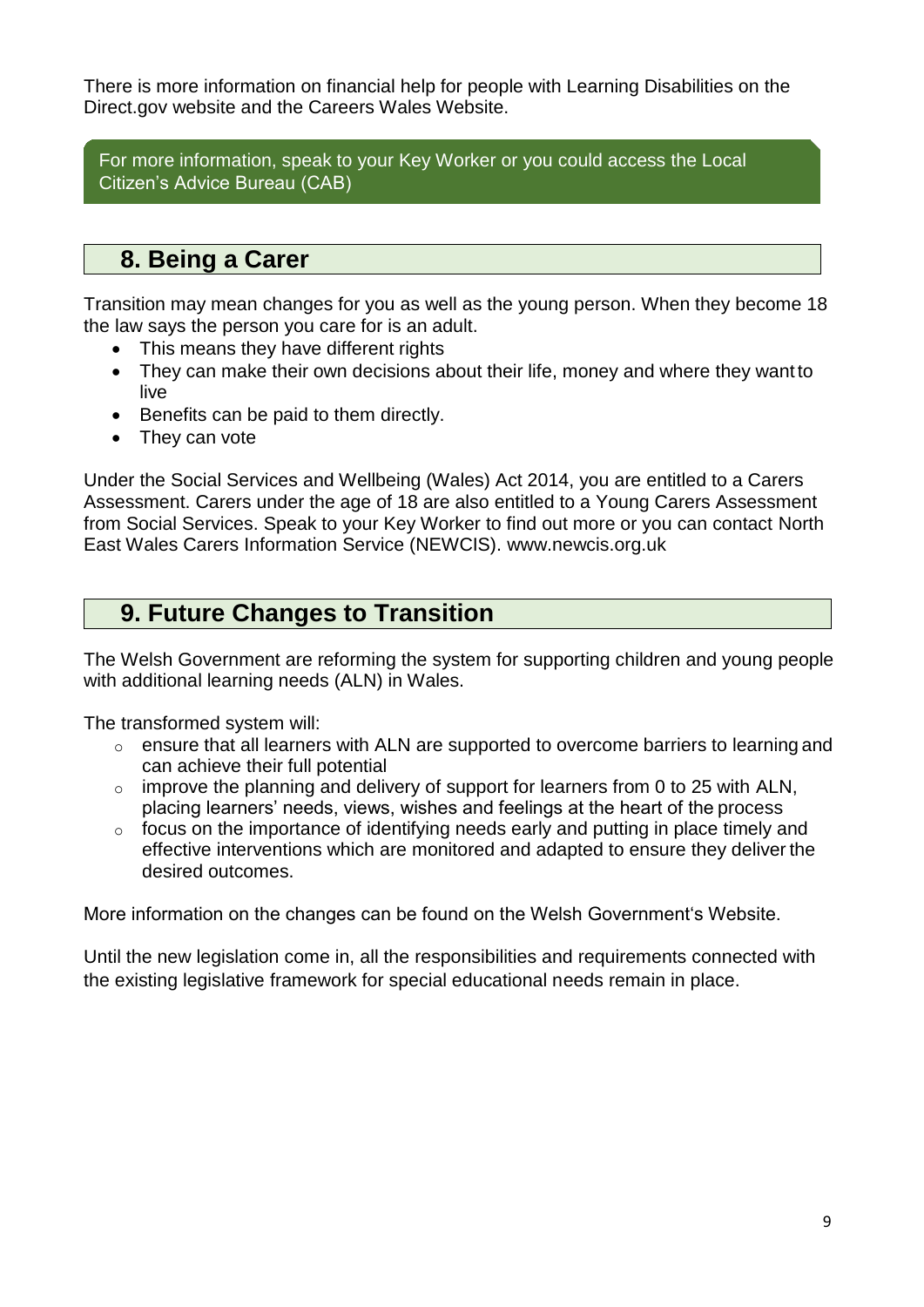## **10. Views about your service**

If you're unhappy about any of the decisions made, you can speak to your Key Worker or make a complaint. You, or someone on your behalf, can contact the Complaints Team with your comment, compliment or complaint. You can write to us, phone or e-mail:

The Complaints Officer Social Services Tŷ Dewi Sant, St David's Park, Ewloe, Flintshire, CH5 3XT

Phone: 01352 702623 Email: [ian.maclaren@flintshire.gov.uk](mailto:ian.maclaren@flintshire.gov.uk)

## **11. Contacts**

**CIDS/Transition Team** Tel: 01352 701081

**Social Services for Adults.** Tel: 03000 858 858

**Social Services for Children.** Tel: 01352 701000

#### **Flintshire Citizen's Advice Bureau**

Advice is available to anyone who lives in or visits Flintshire and is completely free, independent, confidential and impartial. [www.flintshirecab.org.uk/](http://www.flintshirecab.org.uk/) Adviceline 03444 77 20 20

#### **Careers Wales**

[www.careerswales.com/en/ T](http://www.careerswales.com/en/)el: 0800 028 48 44

#### **Advocacy Services North Eat Wales (ASNEW)**

[www.flintshireadvocacy.co.uk/](http://www.flintshireadvocacy.co.uk/) Tel: 01352 759332

**Tros Gynnal Plant – Advocacy Services for young people** [www.trosgynnal.org.uk/](http://www.trosgynnal.org.uk/) Tel: 02920 396974

#### **North East Wales Carers Information Service (NEWCIS)**

[www.newcis.org.uk](http://www.newcis.org.uk/) Tel: 01352 752525

#### **Family Information Service Flintshire (FISF)**

[www.fisflintshire.co.uk T](http://www.fisflintshire.co.uk/)el: 01352 703500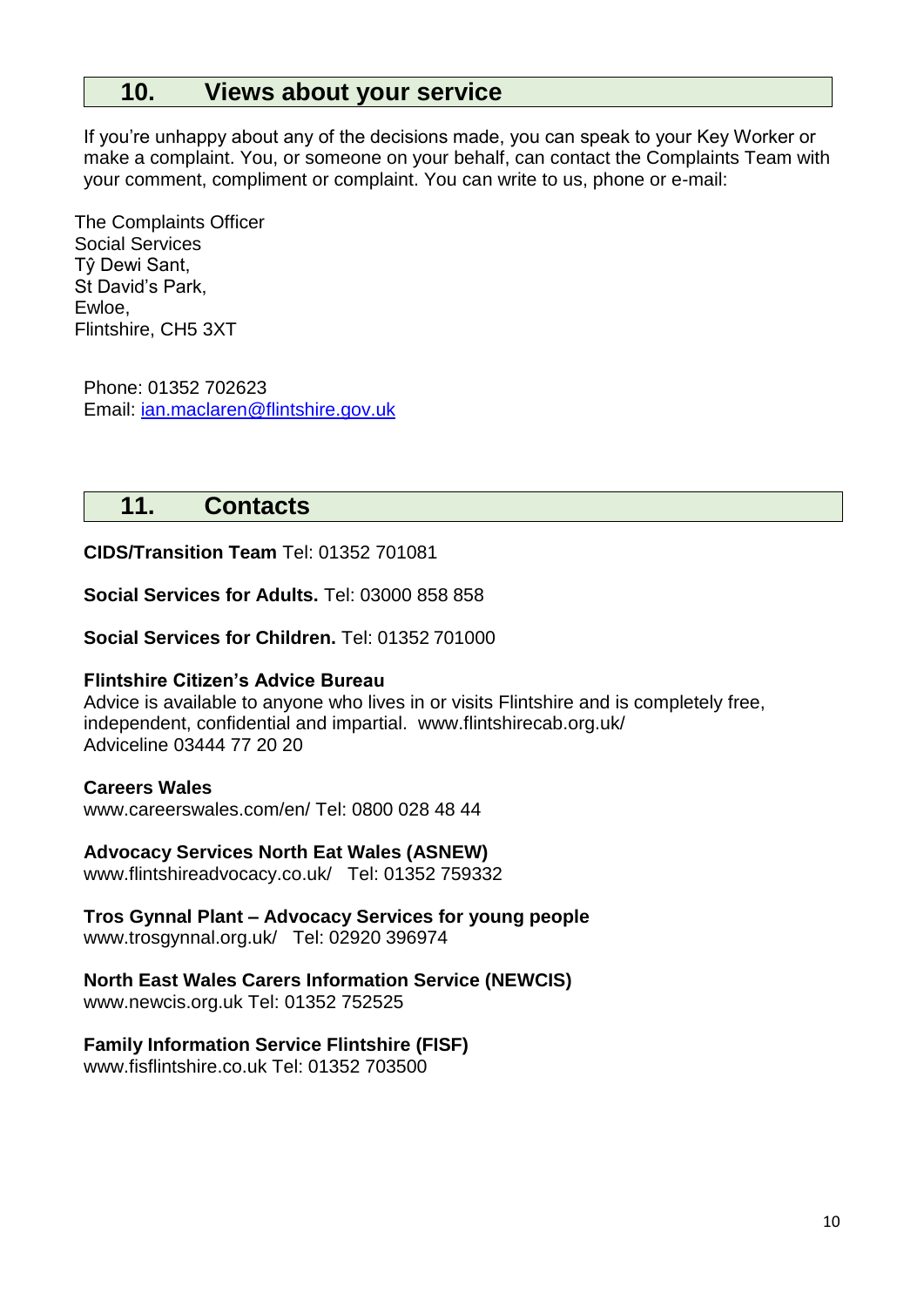# **12. Useful Resources and Webpages**

#### **About things to do in the Day – For Adults with Learning Disabilities and their family carers**

[www.flintshire.gov.uk/en/PDFFiles/Social-Services/Adult-Social-Services/SSA-L5-About](http://www.flintshire.gov.uk/en/PDFFiles/Social-Services/Adult-Social-Services/SSA-L5-About-)things-to-do-in-the-day.pdf

**Additional Learning Needs Transformation Programme, Welsh Government**  [www.gov.wales/topics/educationandskills/schoolshome/pupilsupport/additoinal-learning](http://www.gov.wales/topics/educationandskills/schoolshome/pupilsupport/additoinal-learning-)needs-reform/?lang=en

**Coleg Cambria – A guide to support and Services for Students with Disabilities**  English - https://images.cambria.ac.uk/wp-content/uploads/2016/09/Disabilities-Guide-Sept-2016-Eng-LR.pdf Welsh - https://images.cambria.ac.uk/wp-content/uploads/2016/09/Disabilities-Guide-Sept-2016-Welsh-LR.pdf

#### **Department of Work and Pensions (DWP)**

[www.gov.uk/government/organisations/department-for-work-pensions](http://www.gov.uk/government/organisations/department-for-work-pensions)

#### **Direct Payments, Flintshire County Council**

[www.flintshire.gov.uk/en/Resident/Social-Services/Direct-Payments.aspx](http://www.flintshire.gov.uk/en/Resident/Social-Services/Direct-Payments.aspx)

#### **Disability Rights – GOV.UK**

[www.gov.uk/rights-disabled-person/overview](http://www.gov.uk/rights-disabled-person/overview)

#### **Flintshire Social Services Information Leaflets**

[www.flintshire.gov.uk/careinfo](http://www.flintshire.gov.uk/careinfo)

#### **Funding for students with Learning Difficulties and Disabilities, Careers Wales**

[www.careerswales.com/en/education-and-courses/how-can-i-fund-my-study/funding-for](http://www.careerswales.com/en/education-and-courses/how-can-i-fund-my-study/funding-for-)students-with-learning-difficulties-and-disabilities/

#### **Help if you have a disabled child, GOV.UK**

[www.gov.uk/help-for-disabled-child](http://www.gov.uk/help-for-disabled-child)

#### **Orange Wallet Transport Scheme**

[www.asdinfowales.co.uk/orange-wallet/](http://www.asdinfowales.co.uk/orange-wallet/)

#### **Preparing for Adult life and Transition - Contact a Family**

[www.scribd.com/document/18052727/Contact-a-Family-Preparing-for-adult-life-and](http://www.scribd.com/document/18052727/Contact-a-Family-Preparing-for-adult-life-and-)transition-Scotland

#### **Social Services Information Leaflets**

[www.flintshire.gov.uk/en/Resident/Social-Services/Social-Services-Information-](http://www.flintshire.gov.uk/en/Resident/Social-Services/Social-Services-Information-)Leaflets.aspx

#### **Social Services and Wellbeing Act (Wales) 2014 Information, Welsh Government**

<http://gov.wales/topics/health/socialcare/act/?lang=en>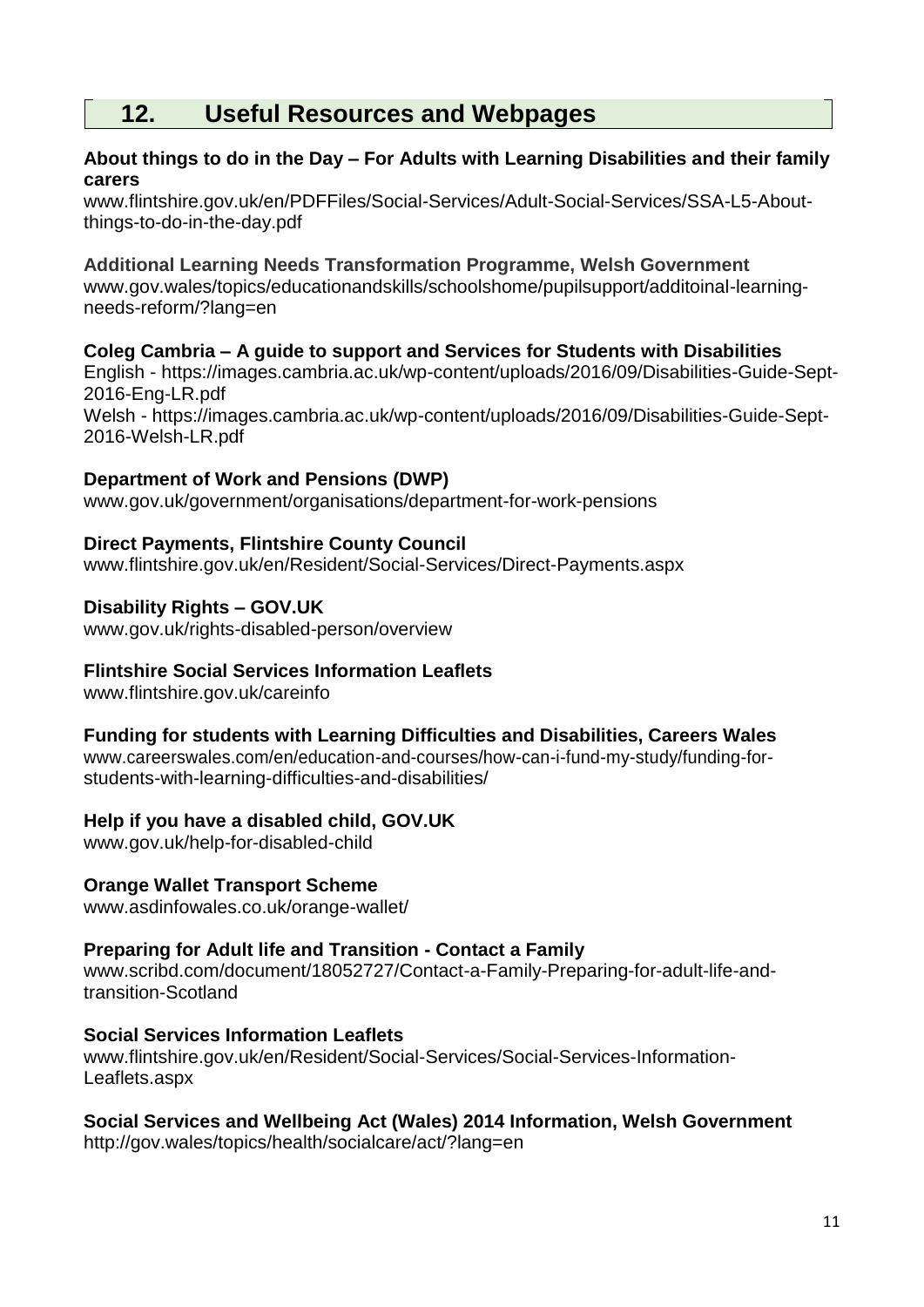#### **Transition planning for Disabled young people, NHS Choices**

[www.nhs.uk/conditions/social-care-and-support-guide/pages/transition-planning-disabled](http://www.nhs.uk/conditions/social-care-and-support-guide/pages/transition-planning-disabled-%20young-people.aspx)[young-people.aspx](http://www.nhs.uk/conditions/social-care-and-support-guide/pages/transition-planning-disabled-%20young-people.aspx)

#### **Legal toolkits: know your rights**

Mencap's advice guides provide people with a learning disability information on a range of topics, from housing and education to health and social care. If you are a family member, support worker or advocate to someone with a learning disability, these guides also aim to give you peace of mind by offering clear and practical advice.

• Accessing health and social care services: the rights of adults with a learning disability

• Housing Law: the rights of tenants with a learning disability

• Applying for a place at a specialist further education college: a guide for young people aged 19-25.

• Supporting parents with a learning disability through the child protection system

These toolkits were produced by Mencap Cymru and Cardiff Law School. For more information, contact Mencap WISE: [information.wales@mencap.org.uk](mailto:information.wales@mencap.org.uk)

[www.mencap.org.uk/mencap-cymru/mencap-cymru-our-resources-and-guides](http://www.mencap.org.uk/mencap-cymru/mencap-cymru-our-resources-and-guides)

Mae'r ddogfen hon ar gael yn Gymraeg. Cysylltwch â 03000 858 858 i gael fersiwn Gymraeg.

This document is available in Welsh. Please contact 03000 858 858 for a Welsh version.

Ref: L8X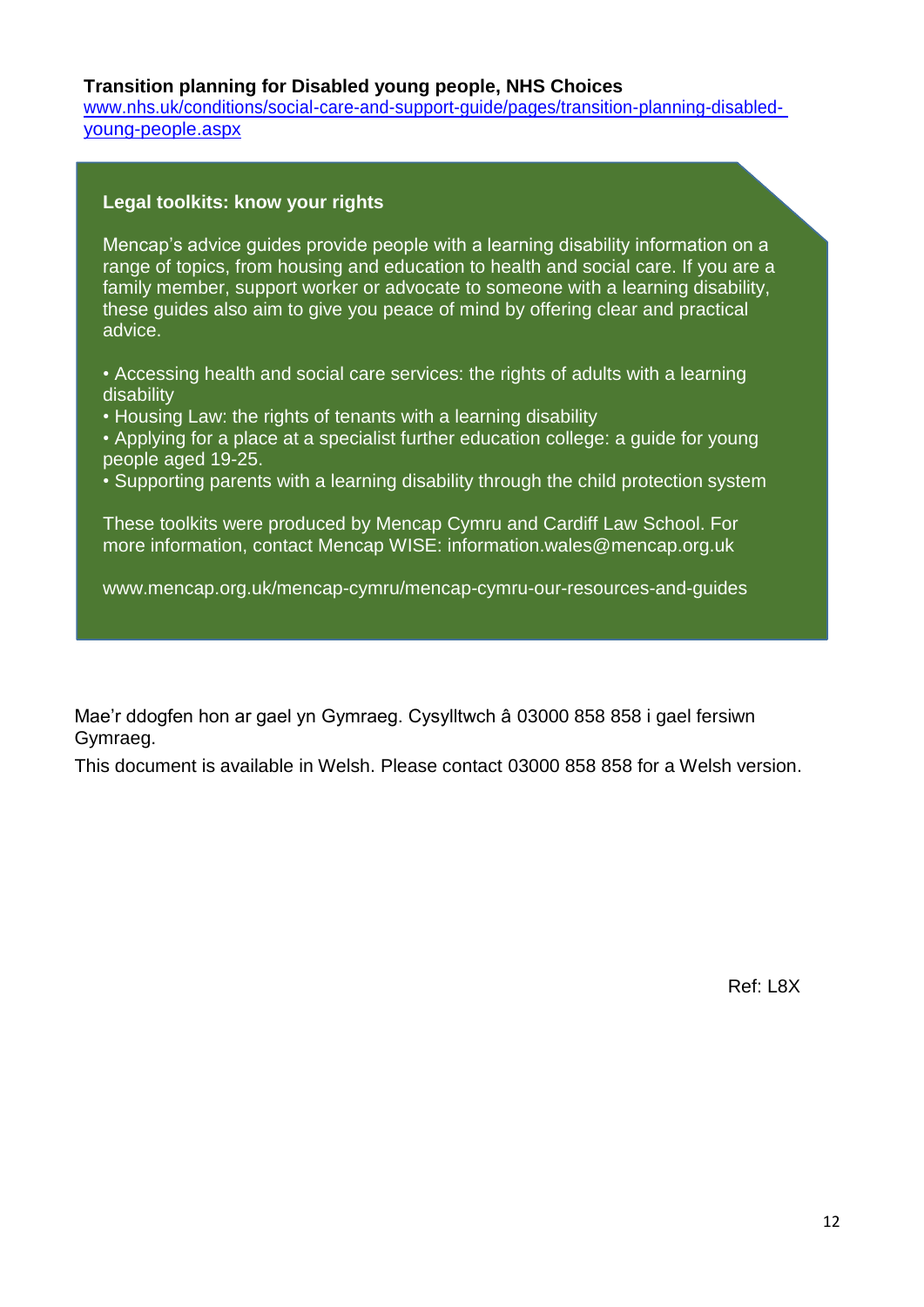#### **Appendix 1 – One-page profile Template (adapted from a template used by Ysgol Maes Hyrfryd.**

| My Name is                              | W۳               | Picture |  |
|-----------------------------------------|------------------|---------|--|
|                                         | me               | here    |  |
| And this is information important to me | Updated-<br>Date |         |  |

| My important family and<br>friends are | A good day at school<br>would include |  |
|----------------------------------------|---------------------------------------|--|
|                                        |                                       |  |
|                                        |                                       |  |
|                                        |                                       |  |
|                                        |                                       |  |
|                                        |                                       |  |